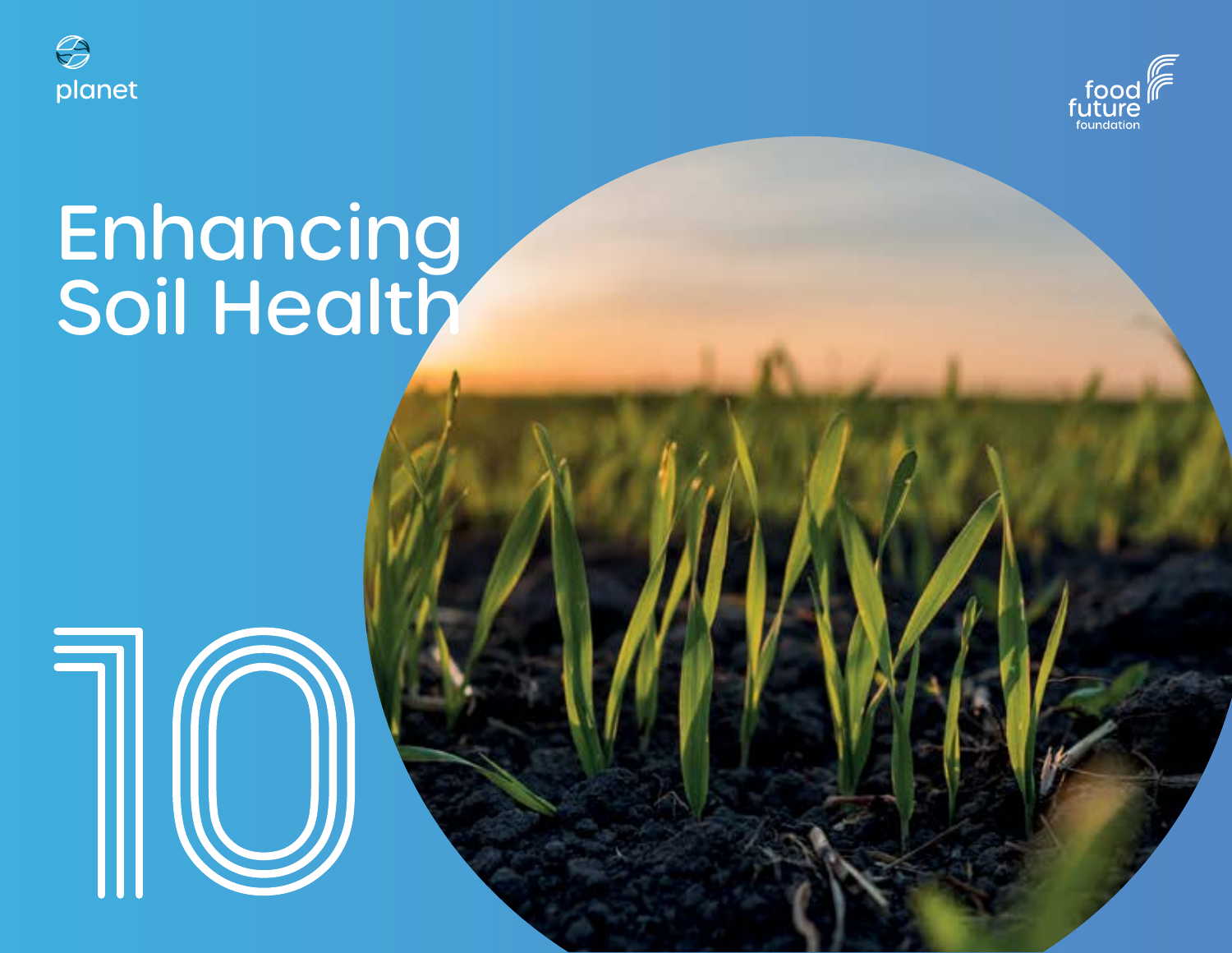#### planet



# Actionable Area

Work for improving soil health as a threat to the soils is detrimental for global food security and negatively impacts our climate, water systems, and biodiversity.

- Soil, a finite, fragile resource, is fundamental to food systems and "an estimated 95% of our food is directly or indirectly produced on our soils."Soils supply the essential nutrients, water, oxygen and root support that our food-producing plants need to grow and flourish.
- Microbes in the soil are responsible for soil health, fertility and carbon reserve. Healthy soils maintain a diverse community of soil organisms that help control plant disease, insect and weed pests, form beneficial symbiotic associations with plant roots, recycle essential plant nutrients, improve soil structure with

ffects for soil water and nutrient holding capacity, and ultimately improve crop production.

rms of emissions.

on in agriculture after the green revolution has led to  $\frac{1}{10}$  oils in India, as indicated by many scientific studies. bp management systems have now become hable and are degrading the ecosystem. Soils are increasingly facing sation and acidification due to inadequate agricultural practices.

**To the injudicious use** of fertilisers there have been nitrogen deposition on soils, which have led **to** a low response to synthetic fertilisers and lower rogen uptake efficiency. It has also resulted in contamination of ground and face water, soil and water acidification, micronutrient deficiency, low soil ganic carbon, accumulation of heavy metals and metalloids through various

#### **Issues** Soil erosion in India results in:



**7.2 million tonnes** of annual loss in output of main crops



**4% - 6.3%**  of loss in annual agricultural production of the country



**1 to 1.7 %** of loss in terms of the replacement cost of the GDP



**74 million tonnes**

of loss in major nutrients per year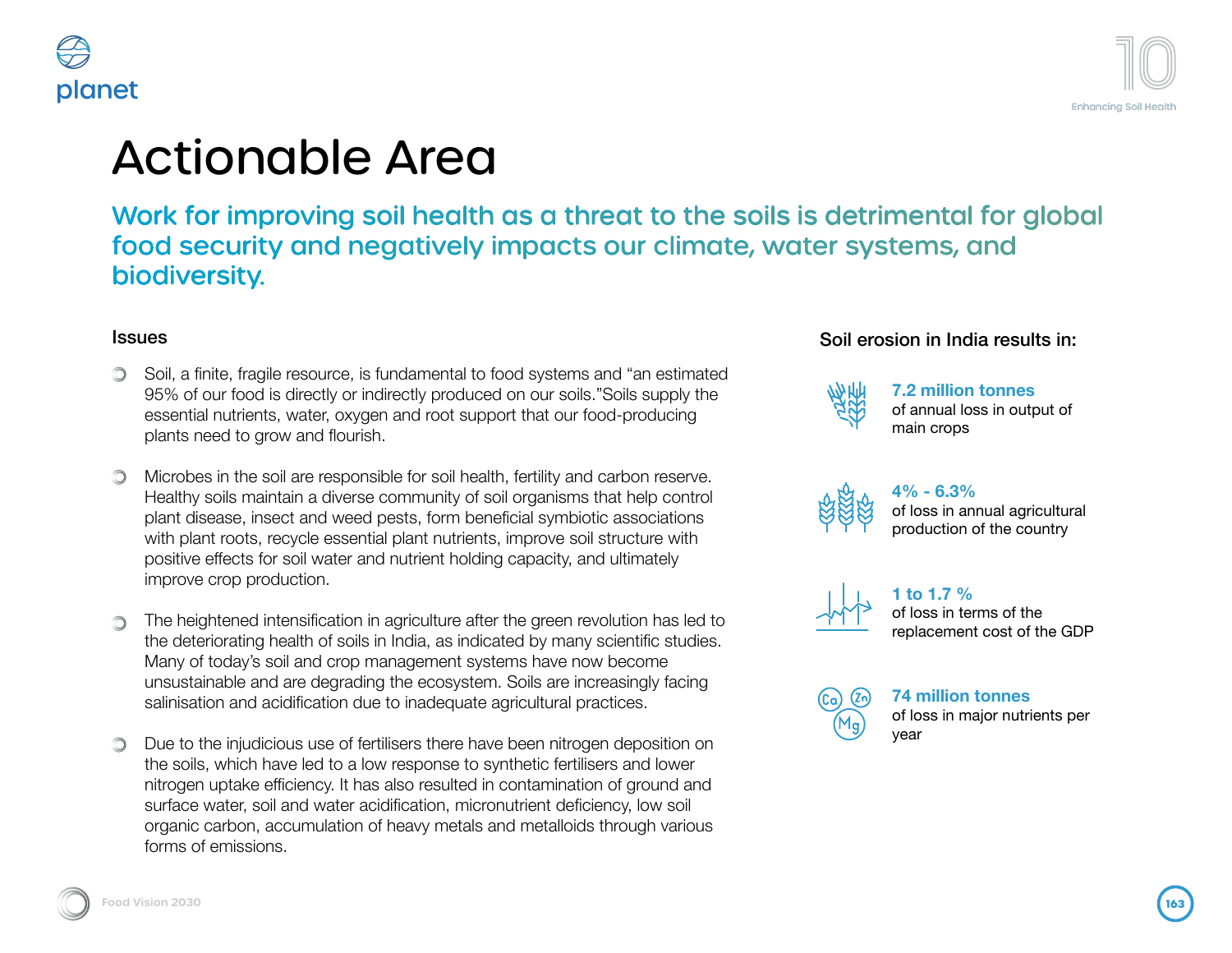



Soil erosion results in an annual loss in output of main ∩ crops in India to the tune of 7.2 million tonnes, which is around 4- 6.3% of annual agricultural production of the country and ranges to a loss in terms of replacement cost from 1 to 1.7% of the GDP.

### **Status**

#### Government Initiatives

- **Improving soil health has been one of the main agendas of** the governments and development sector players. Both central and state government has come up with programs and schemes to improve the soil health and reduce the instances of soil erosion.
- These schemes include Integrated Watershed Management Programme (IWMP), National Watershed Development Project for Rainfed Areas, Drought Prone Areas Programme (DPAP) and Desert Development Programme (DDP).
- **The National Mission for Sustainable Agriculture (NMSA)** has soil health management as a sub-scheme for promoting soil test-based balanced and integrated nutrient management. In 2015, a National Mission on Soil Health Card was launched to provide soil test-based fertiliser recommendations to all farmers in the country.
- Formation of dedicated research institutions focused on soil: Indian Institute of Soil Science; National Bureau of Soil Survey & Land Use Planning; Central Soil Salinity Research Institute; Indian Institute of Soil and Water Conservation.

## Vision 2030

Farmers/farming systems move from exploitation of soils to recycling nutrients and organic material, leading to enhancing productive and adaptive capacities for sustainable ecological and food systems.

#### Desertification / Land Degradation Status of India



Source: Desertification and Land Degradation Atlas released Space Applications Centre (SAC), ISRO, June 2021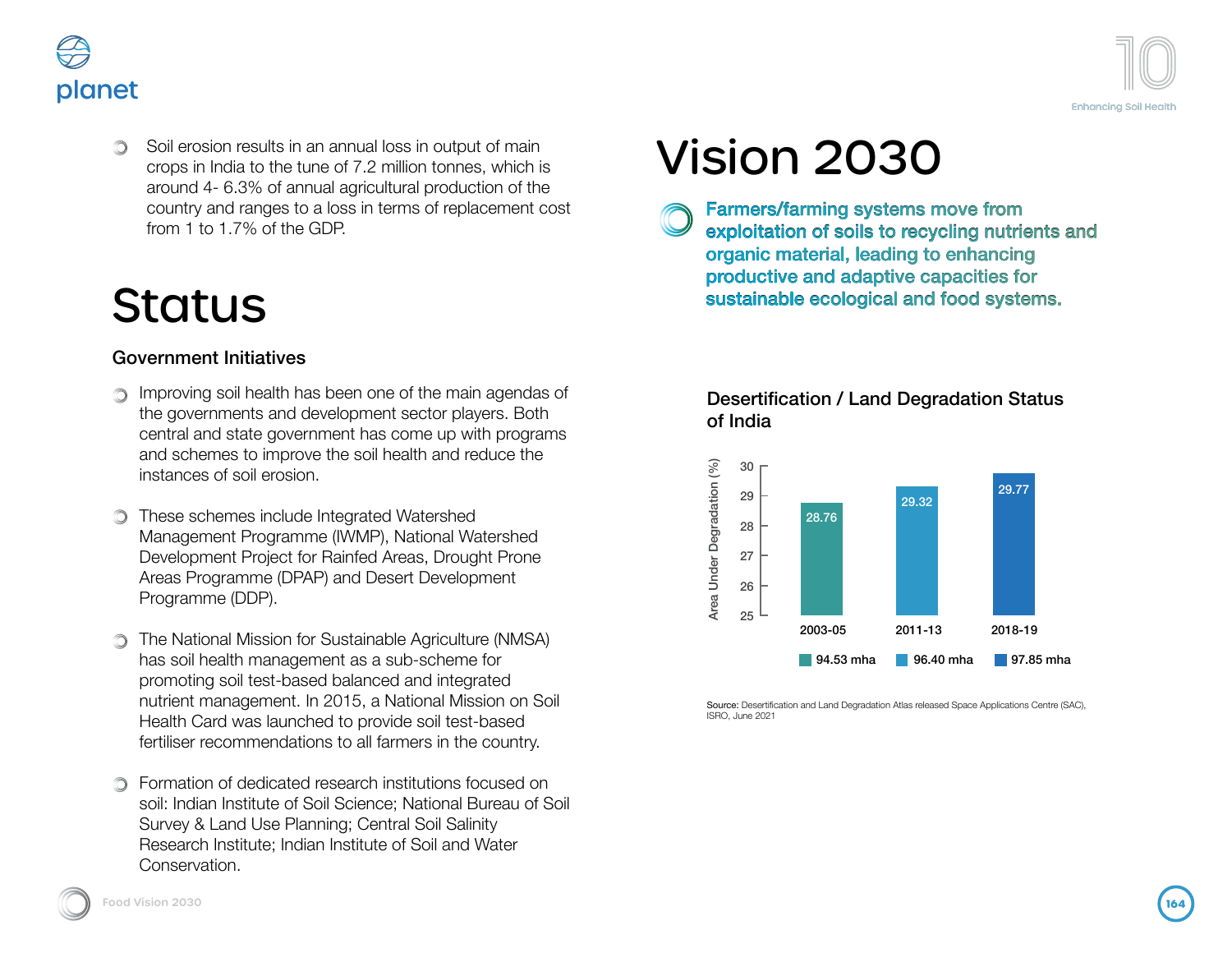

### Pathways



Adopt five forms of sustainable agricultural farming practices encouraged by FAO – agroecology, agroforestry, zero tillage, conservation agriculture and organic farming – to preserve and improve soil quality and set targets to increase the area under these practices. Targets for hotspot areas (saline, acidic, contaminated soils) to be treated with urgency.

Make nature-based agroecological solutions a part of policy and programs and support them. Set targets for soil carbon sequestration to reduce carbon footprint and global warming.

Manage land degradation neutrality.

Integrate soil management policies with land-use policies, so that good quality soil is not lost to non-agricultural use.

Develop the policy framework to support the creation of a favourable ecosystem around soil health management by bringing various stakeholders and different government initiatives on a single platform. This could be in the form of a lab to farm initiative.

Interlink Swachh Bharat Mission's focus on garbage collection and compost making to soil management initiatives through waste management.

Policymakers/ researchers need to acknowledge the bio-dynamic nature of soils and recognise farmers' knowledge and location-specific understanding of soils and their knowledge in practice.

Assess the efficacy of ongoing soil reclamation programmes and soil health schemes to give successful policy prescriptions.

Assess the costs of soil health degradation at a national/ regional scale and release a 'State of the Soil Health Report' every five years on the 'State of the Forest' report.

Incentivise the creation of local soil testing infrastructure to encourage testing by farmers. The use of Geographical Information Systems (GIS), Remote Sensing, Internet of Things (IoT), Artificial Intelligence (AI) and Machine Learning (ML) could be a game-changer for ensuring soil health by providing information and enabling the adoption of local level remedial measures.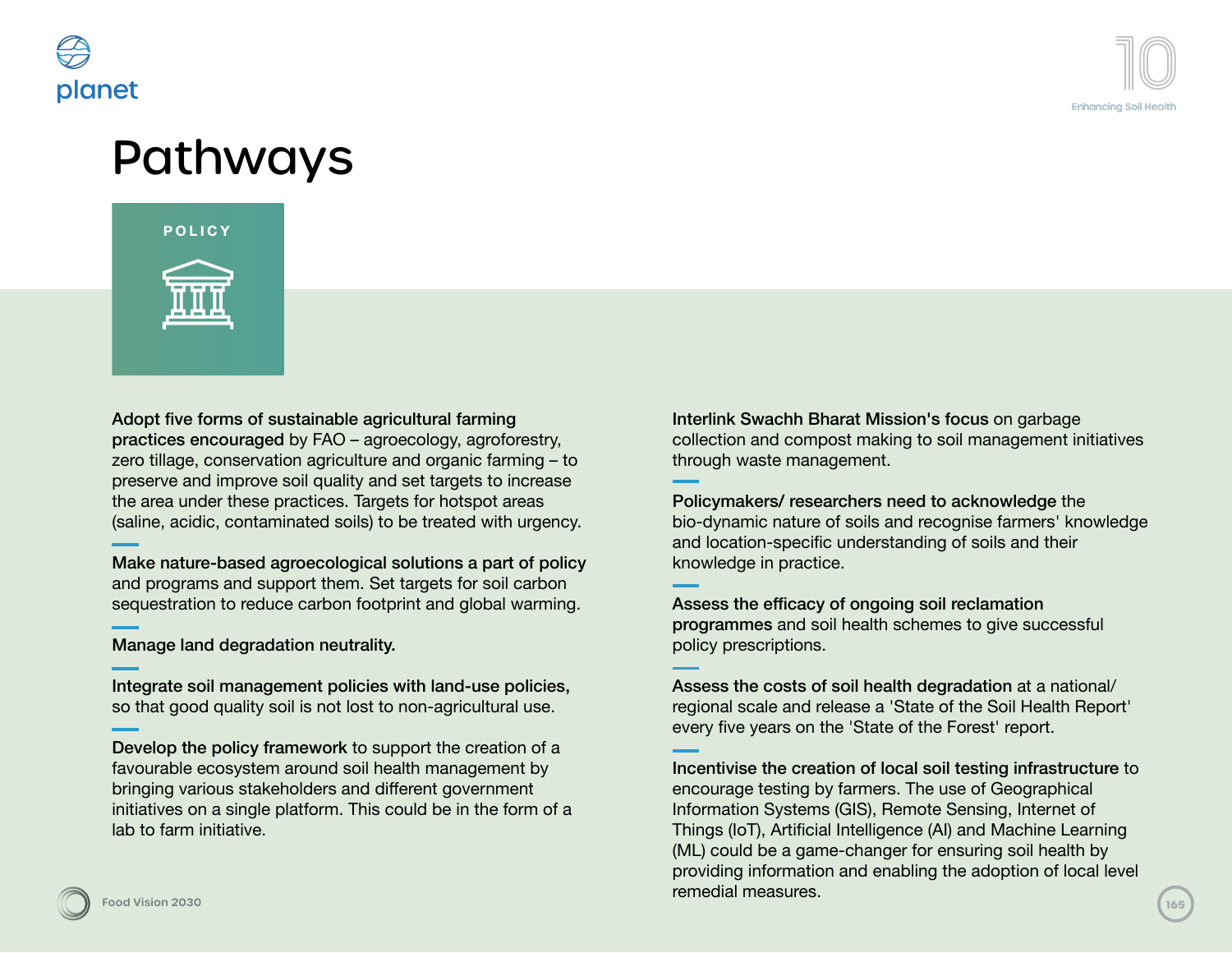

### Pathways





Facilitate efficient nutrient management towards improving soil health.

Systematise compost making in every gram panchayat by allocating land.

Promote regenerative agriculture practices and encourage conservation tillage that leaves at least 30 % of the soil surface covered with crop residue after planting. This will help in carbon sequestration and reduction in CO2 emissions.

Encourage farmers to manage crop residues better and change cropping patterns by providing them incentives/price/procurement support/increased public funding.

Leverage watershed programmes and Mahatma Gandhi National Rural Employment Guarantee Act (MGNREGA) to work on soil and water conservation, water harvesting, drought-proofing including afforestation, land development etc.

Treat catchments landscape-based and extend the tree cover outside forests through agroforestry as these practices can help reduce soil erosion.

Strengthen local NGOs with technical know-how and the right information. Farmer Producer Organisations (FPOs) may play a critical role in soil health management as they have a big role in promoting natural farming.

The Government should develop a trained cadre of community resource persons (CRPs) through Green Colleges to support soil health/ nature-based solutions/ agroecology/ Zero Budget Natural Farming (ZBNF)/ biochar etc. Promoting peer to peer learning and extension models such as farmer field schools is critical.